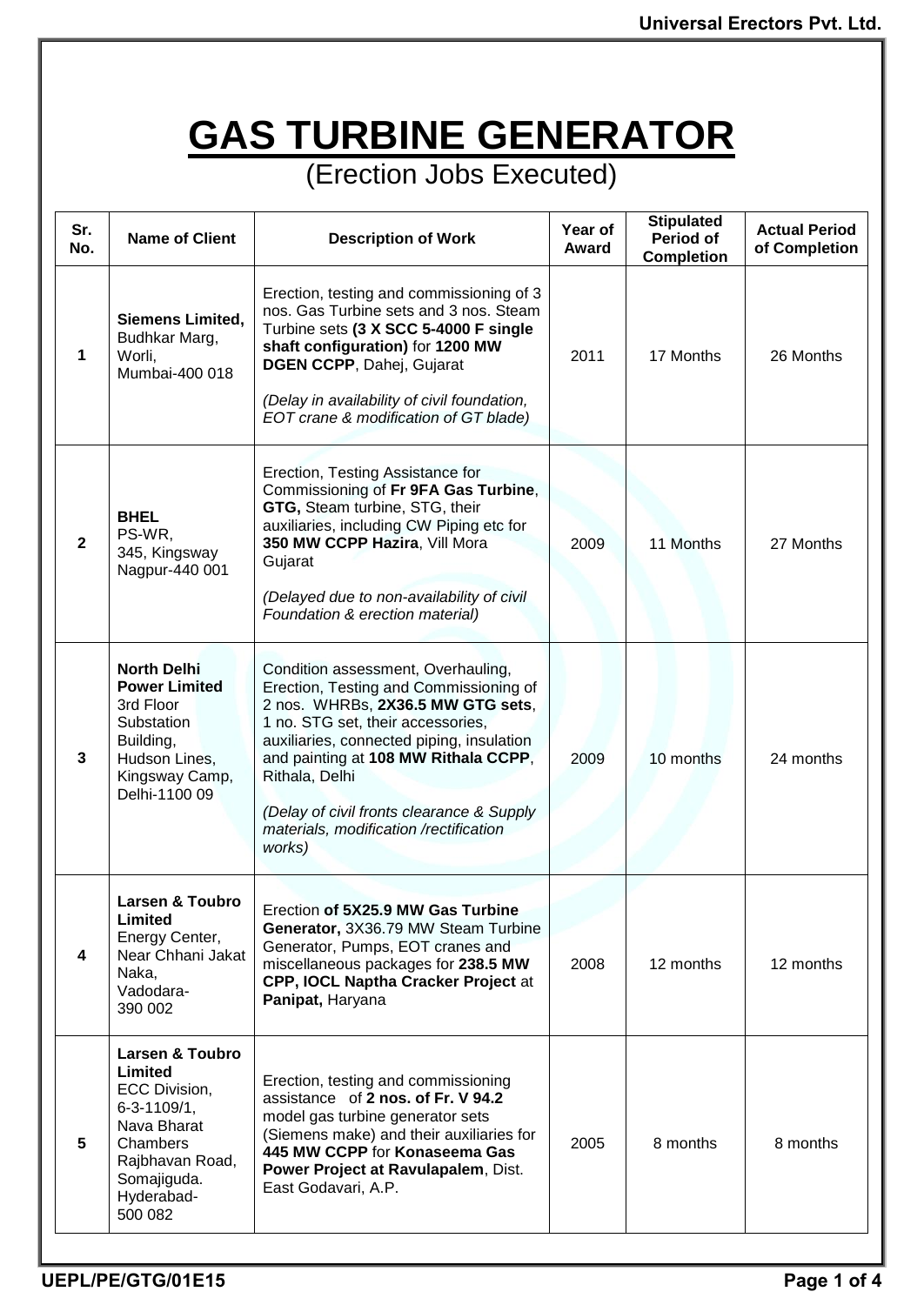| Sr.<br>No.     | <b>Name of Client</b>                                                                                                                                                                                  | <b>Description of Work</b>                                                                                                                                                                                                                                                                                        | Year of<br>Award | <b>Stipulated</b><br><b>Period of</b><br><b>Completion</b> | <b>Actual Period</b><br>of Completion |
|----------------|--------------------------------------------------------------------------------------------------------------------------------------------------------------------------------------------------------|-------------------------------------------------------------------------------------------------------------------------------------------------------------------------------------------------------------------------------------------------------------------------------------------------------------------|------------------|------------------------------------------------------------|---------------------------------------|
| 6              | Gannon &<br><b>Dunkerley Co.</b><br>Ltd.<br><b>Bombay Mutual</b><br>Annexe, 2 <sup>nd</sup> Floor<br><b>Rustom Sidhwa</b><br>Marg, Fort<br>Mumbai-<br>400 001<br><b>EPC Contractor:</b><br><b>BHEL</b> | Erection, testing and commissioning<br>assistance for 1X75 MW Fr.6 FAe<br>model GTG set and its Auxiliaries<br>package for 112.45 MW CCPP at<br>M/s GSECL, Dhuvaran TPS, Dhuvaran,<br>Dist. Anand, Gujarat                                                                                                        | 2005             | 4 months                                                   | 4 months                              |
| $\overline{7}$ | <b>BHEL</b><br>PS-SR,<br>Nandanam,<br>Anna Salai,<br>Chennai-<br>600 035                                                                                                                               | Erection, Testing and Commissioning of<br>2X20 MW GTG sets (Fr. V) with<br>auxiliaries and piping for Co-Generation<br>power plant Unit I & II at Chennai<br>Petroleum Corp. Ltd., Manali,<br>Chennai, Tamil Nadu                                                                                                 | 2002             | 8 months                                                   | 8 months                              |
| 8              | <b>BHEL</b><br>PS-WR<br>345, Kingsway<br>Nagpur- 440 001                                                                                                                                               | Erection, testing & commissioning of<br>1X70 MW Fr.VI FA GTG set & its<br>auxiliaries and Balance of plant<br>equipments, 1X38 MW STG set & its<br>auxiliaries etc for 108 MW CCPP at<br>GSECL, Dhuvaran, dist. Kheda, Gujarat                                                                                    | 2002             | 6 Months                                                   | 6 Months                              |
| 9              | <b>Utility Powertech</b><br>Ltd.<br>(A joint venture of<br><b>BSES &amp; NTPC)</b><br><b>BSES Tower</b><br>$5th$ floor, A 2<br>Sector. 24<br>Noida - 201 301                                           | Erection, testing and commissioning and<br>handing over of 1X150 MW GTG set<br>(Siemens V94.2 model) and 1 x 80MW<br>STG set, their auxiliaries, piping,<br>thermal insulation, EOT cranes, final<br>painting etc. for 230 MW CCPP for M/s<br>BSES Andhra Power Ltd. at Samalkot,<br>Nr. Kakinada, Andhra Pradesh | 2000             | 12 Months                                                  | 12 Months                             |
| 10             | ALSTOM,<br>C/o Dodsal Ltd,<br>Plot No.01, Udyog<br>Nagar Estate<br>S.V. Road,<br>Mumbai-<br>400 062                                                                                                    | Erection, testing and commissioning of<br>2X55 MW GTG and 1X50 MW STG<br>(ALSTOM make), its auxiliaries<br>(Mechanical parts only) at 160 MW<br><b>CCPP for GSEG, Hazira, Gujarat</b>                                                                                                                             | 2001             | 6 Months                                                   | 6 Months                              |
| 11             | <b>BHEL</b><br>HRDI & PSNR,<br><b>Plot No. 25,</b><br>Sector 16A,<br>Noida-201 301                                                                                                                     | Erection, testing, commissioning and<br>trial operation of 1X37.5 MW Fr. - VI B<br><b>GTG set at Ramgarh Power Station,</b><br>Ramgarh, Rajasthan                                                                                                                                                                 | 2001             | 5 Months                                                   | 5 Months                              |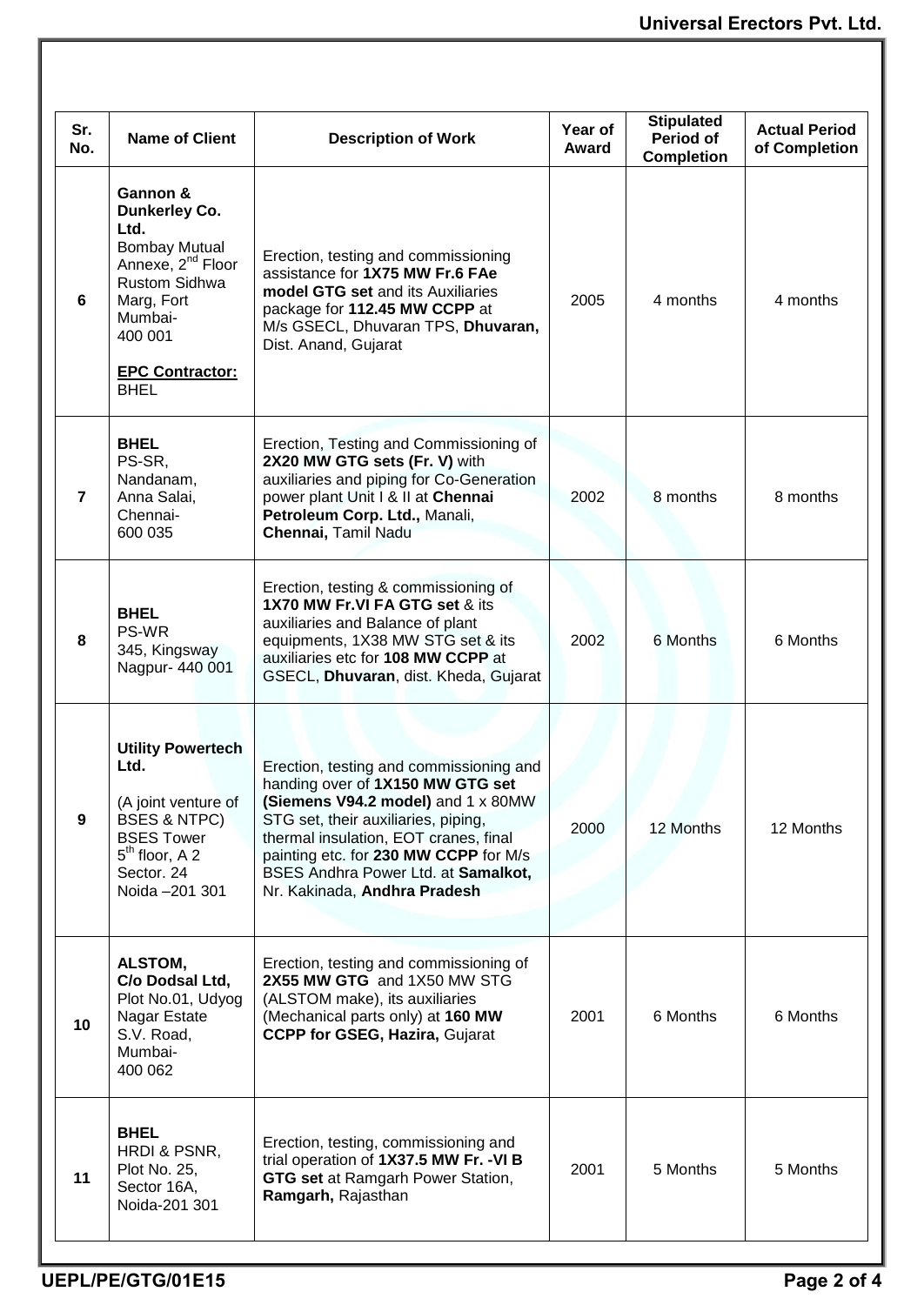| Sr.<br>No. | <b>Name of Client</b>                                                                           | <b>Description of Work</b>                                                                                                                                                                                                                                                                                                                                                                                           | Year of<br>Award | <b>Stipulated</b><br><b>Period of</b><br><b>Completion</b> | <b>Actual Period</b><br>of Completion |
|------------|-------------------------------------------------------------------------------------------------|----------------------------------------------------------------------------------------------------------------------------------------------------------------------------------------------------------------------------------------------------------------------------------------------------------------------------------------------------------------------------------------------------------------------|------------------|------------------------------------------------------------|---------------------------------------|
| 12         | <b>BHEL</b><br>Hyderabad-<br>502 032                                                            | Erection, testing and commissioning of<br>2 nos. of Frame-V GT driven Lean and<br>Feed Gas Compressor Trains and<br>piping for GAIL at Gandhar, Bharuch,<br>Gujarat                                                                                                                                                                                                                                                  | 2000             | 4 Months                                                   | 4 Months                              |
| 13         | <b>BHEL</b><br>HRDI & PSNR,<br>Plot No. 25,<br>Sector 16A,<br>Noida-201 301                     | Handling, Transportation to site,<br>Erection, Testing, Commissioning, trail<br>operation and Handing over of<br>2X140 MW (Siemens V94.2 model)<br>GTG Sets, their Auxiliaries, connected<br>Piping and 1 x 150 MW STG Set,<br>Condenser, Auxiliaries, Other Misc.<br>Equipment, Piping, Thermal insulation<br>and Finish Painting for M/s. National<br>Thermal Power Corp. Ltd., 430 MW<br>FGPP, Faridabad, Haryana | 1998             | 18 Months                                                  | 18 Months                             |
| 14         | <b>BHEL</b><br>PS-WR,<br>345, Kingsway,<br>Nagpur- 440 001                                      | Receipt Unloading, Verification &<br>Stacking at stores/ storage yard,<br>Handling, Transportation to site,<br>Erection, Testing and Commissioning of<br>1X30 MW Fr. VI GTG set, its auxiliaries,<br>piping, BOP including all Electrical and<br>C&I works at Indian Oil Corporation<br>Limited Refinery, Vadodara, Gujarat                                                                                          | 1998             | 5 Months                                                   | 5 Months                              |
| 15         | <b>Search Chem</b><br><b>Industries Ltd.</b><br>Madhu Park<br>Khar (west)<br>Mumbai-<br>400 052 | Erection, Testing and Commissioning of<br>one LM 6000 40 MW GTG Set<br>(American design), its auxiliaries, Piping<br>and BOP including all Electrical and C&I<br>works for a co-generation Power Plant<br>at Search Chem Industries Ltd., GIDC,<br>Jhagadia, near Ankaleshwar, Gujarat                                                                                                                               | 1996             | 6 Months                                                   | 6 Months                              |
| 16         | <b>ONEC</b><br>Ruwi, Muscat<br>Sultanate of<br>Oman                                             | Erection, Testing and Commissioning of<br>1X35.5 MW (Fr.6) GTG set, its<br>auxiliaries, piping including all Electrical<br>and C & I works at Wadi Al Jizzi Power<br>Plant Extn. No.11 for Oman National<br>Electric Co., Ruwi, MUSCAT                                                                                                                                                                               | 1995             | 3 Months                                                   | 3 Months                              |
| 17         | <b>BHEL</b><br>PS-WR,<br>345, Kingsway,<br>Nagpur- 440 001                                      | Erection, Testing, Commissioning of<br>4X30 MW (Fr. 6) GTG sets and its<br>auxiliaries and Piping for Reliance<br>Industries Ltd., at Hazira, Gujarat                                                                                                                                                                                                                                                                | 1995             | 16 Months                                                  | 16 Months                             |